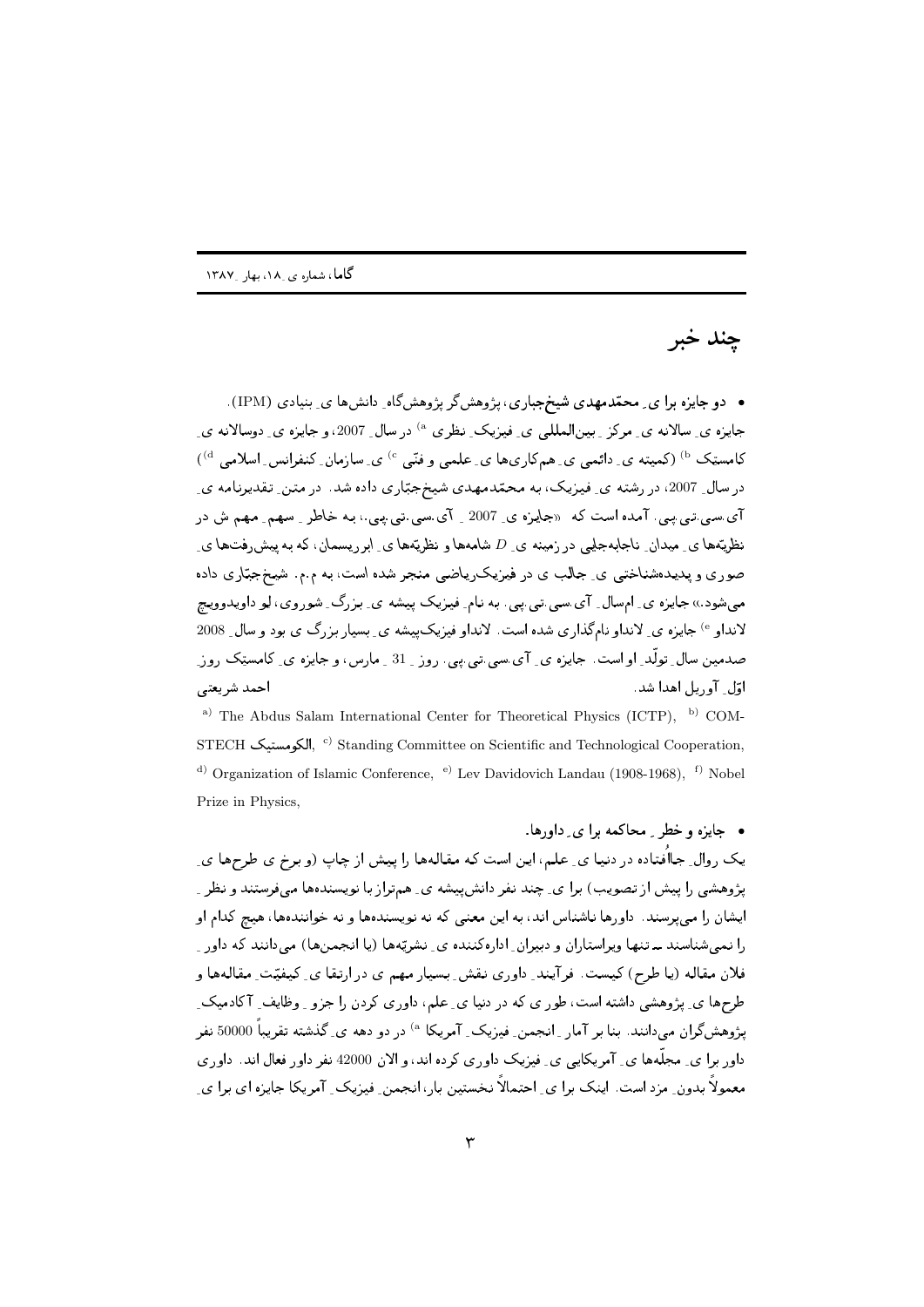داورها ی ِ مقالهها تعیین کرده <sup>b)</sup>. این جایزه، که قرار است هر سال به 130 داور داده شود، امسال استثنائاً به 534 داور که از 33 ملیّت ِ مختلف اند داده میشود (اسامی ی ِ آنها را میتوانید در منزل گاه ِ APS  $\mathcal{N}^{(c)}$ سينىد

امّا خبرها ي ٍ بد ي هم برا ي ِ داورها هست <sup>d</sup>). شركت ِ دارويبي ي ِ Pfitzer يروندهها يبي قضا يبي در دادگاهها یی در آمریکا دارد که در جریان اند. شاکیان می گویند دو محصول ِ این شرکت، Celebrex و Bextra باعث ِ بروز ِ عوارض ِ وخیم ی میشوند. وکلا ی ِ مدافع ِ Pfitzer، با استناد به این که شاکیان به مقالهها یی در نیو انگلند جورنال آو مِدیسین <sup>6</sup> استناد میکنند، از دادگاه خواسته اند که پروندهها ی ِ داوری ی ِ این مقالهها بررسی شود. واضح است که ناشر و ویراستاران ِ NEJM، و اغلب ِ دانش پیشهها با این کار مخالف اند، و علّت هم واضح است: داور ی که می پذیرد مقاله ای را داوری کند، بر محرمانه بودن ِ نام و مکاتبات ش حساب کرده. اگر این باب باز شود که پروندهها ی ِ داوری ی ِ مقالهها با حکمها ی ِ قضایبی فاش شوند، آینده ی ِ فرآیند ِ داوری به شدّت به خطر می اُفتد. احمد شريعتي <sup>a)</sup> American Physical Society, <sup>b)</sup> Physical Review Letters, 10 Mar 2008,

<sup>c)</sup> http://publish.aps.org/0utstandingReferees,  $d$ <sup>)</sup> Donald Kennedy, "Confidential Review-or Not?", Science, vol. 319, 22 Feb 2008, p. 1009, <sup>e)</sup> New England Journal of Medicin (NEJM),

• کشف ِ منظومه ای شبیه به منظومه ی ِ شمسی.

تا کنون بیش از 250 منظومه ی ِ سیّاره ای کشف شده است، امّا بیش تر \_ آنها چندان شبیه به منظومه ی ِ شمسی نیستند. اغلب سیّارهها یی دارند بسیار بزرگ، در فاصلهها یی بسیار زیاد از ستاره ی ِ مرکزی. اخیراً یک تیم ِ بینالمللی از پژوهشگران منظومه ای یافته اند که خیل ی شبیه به یک تصویر ِ کوچک شده از منظومه ی ِ شمسی است <sup>a)</sup>. این منظومه، که اثر ِ ریزعدسی ی ِ گرانشی ی ِ آن نخستین بار در 28 ِ مارس ِ 2006 دیده شد و BLG-109L-2006-BLG-2006 نام گرفته، در فاصله ی ِ تقریباً ِ 1.5 kpc = 4900 ly از ما است. يافتهها ي يژوهش گران حاكي از آن است كه اين منظومه عبارت است از ستاره ای که جرم ش تقریباً نصف ِ جرم ِ خورشید است، و دستِکم دو سیّاره ی ِ بزرگ دارد که به ترتیب در فاصلهها ی ِ 2.4 AU و 4.6 AU از ستاره ی ِ مرکزی اند (MU=  $1.5 \times 10^{11}$  aU واحد ِ نجومی است). جرمها ي اين دو سيّاره به ترتيب 0.71 و 0.27 حرم مشترى اند. اين عددها بسيار جالب اند، زیرا هم نسبت ِ جرمها و هم نسبت ِ فاصلهها تقریباً همان نسبتها ی ِ مشتری و کیوان اند: اگر این دو سپّاره را، به ترتیب A و B، و ستاره را S بنامیم، برا ی ِ جرمها و فاصلهها داریم

 $D_{\text{Saturn}} = 9.5 \text{ AU} = 1.8 D_{\text{Jupiter}}$  $M_{\text{Sun}}: M_{\text{Jupiter}}: M_{\text{Saturn}} = 100\,000:95:30$  $= 100000:130:50$  $D_{\rm B} = 4.6 \,{\rm AU} = 2 D_{\rm A}$  $M_{\rm S}:M_{\rm A}:M_{\rm B}$ این گروه همچنین دما ی ِ این دو سیّاره را سنجیده اند و به ترتیب ِ مقادیر ِ I2K ± 82، و 58 ± 59 را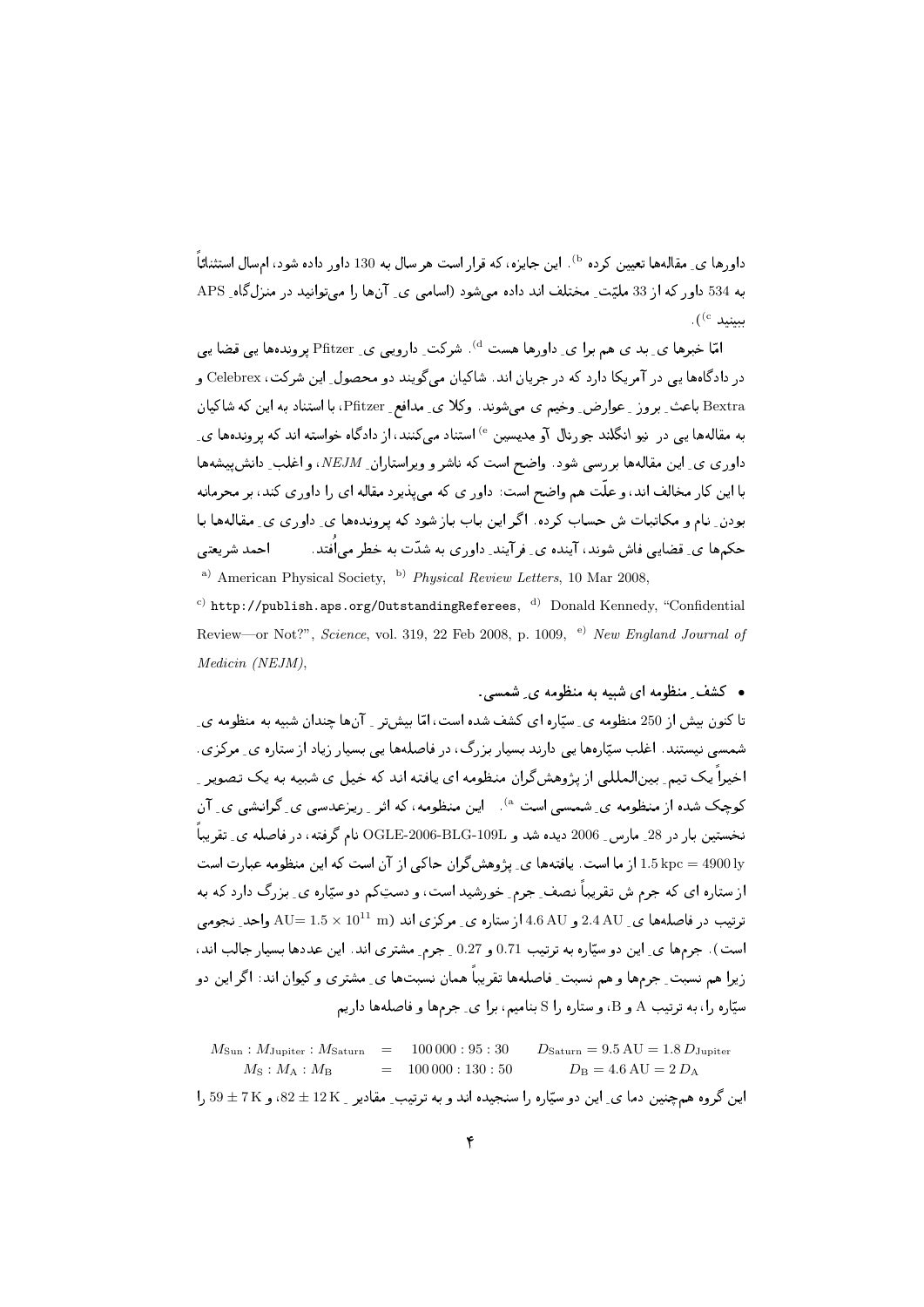به دست آورده اند. این دماها تقریباً %30 کمتر از دماها ی ِ مشتری و کیوان اند. به این ترتیب به نظر می رسد که این منظومه خیل ی شبیه به منظومه ی ِ شمسی است، و بنا بر این احتمال دارد که سپّارهها ی ِ دیگر ی، و از جمله سپّاره ای در ابعاد ِ زمین، و نزدیکتر به ستاره داشته باشد. چنان سیّاره ای، اگر وجود داشته باشد، نامزد \_ خوب ی برا ی\_ جستوجو ی\_ حیات ِ برونزمینبی خواهد بود. احمد شريعتي

<sup>a)</sup> B. G. Guadi et al., "Discovery of a Jupiter/Saturn Analog with Gravitational Microlensing", Science, vol. 319, 15 Feb 200, pp. 927-930.

● حلم GZK ديده شد.

یرتوها ی ِ کیهانی، ذرّهها یی یُرانرژی اند که زمین را تقریباً از همه طرف بمباران می کنند. چند دهه است که پژوهشگران توانسته اند پرتوها ی ِ کیهانی ای را ثبت کنند که انرژیها یی بسیار زیاد، از مرتبه ی ِ دارند. البتّه تعداد ِ چنین پرتوها یی که تا کنون دیده شده است بسیار کم است ـــ در حدود ِ ده  $10^{20}\,\mathrm{eV}$ یا بیست. امّا همین تعداد ِ کم هم مدّتها پژوهشگران را گیج کرده بود، زیرا استدلال ی هست که میگوید فضا ی ِ بین ِ کهکشانها برا ی ِ این پرتوها کدر است. استدلال این است: فضا ی ِ بین ِ کھکشانھا یا فتونھا ی ِ تابش ِ زمینه ی ِ کیھانی پُر شدہ است. انر ژی ی ِ این فتونِها تقریباً eV، 10<sup>-3</sup> eV، و چگالبی ی ِ آنِها تقریباً 3 $\rm cm^{-3}$ 400 است. پرتوها ی ِ کیهانبی ی ِ بِسپاریُرانرژی، مثلاً فتونها یبی با انرژی ی ِ بیش از eV، وقت ی در فضا ی ِ بین ِ کهکشانها عبور میکنند، با فتونها ی ِ تابش ِ زمینه ی ِ کیهانی برخورد میکنند. سطح ِ مقطع ِ برخورد را می توان به کمک ِ مدل ِ بسیار موفّق ِ ذرِّهها ي ِ بنيادي (مثلاً الكتروديناميك ِ كوانتمي) محاسبه كرد . اين سطح ِ مقطع حدود ِ 2<sup>023 10</sub>-10</sup> است. با معلوم بودن ِ سطح ِ مقطع ِ برخورد و چگالی ی ِ فتونِها ی ِ زمینه ی ِ کیهانی، می توان پویش ِ آزاد ِ میان گین ِ فتونها ی ِ بسیار پرانرژی را حساب کرد؛ عدد ی که به دست می آید کمتر از Mpc 100 Mpc  $10^{19}$ eV است ( $10^{12}$  m) و است ( $10^{12}$  m). به این ترتیب، انتظار نداریم فتونها ی ِ با انرژی ی ِ بیش از در کیهان مسافتها یی بیش از 100 Mpc را بییمایند ــ به عبارت ِ دیگر، فضا ی ِ بین ِ کهکشانها برا ی ِ فتونها يي با انرژي ي\_ بيش از اين انرژي كدر است. اين آستانه ي\_ انرژي را حد\_ GZK مينامند؛ حروف ِ اوّل ِ نام ِ سه نفر ي كه چند دهه قبل اين كدر بودن را پيش بيني كردند <sup>a)</sup>.

حد ِ GZK انرژی ی ِ بسیار بزرگ ی است. این انرژی تقریباً معادل ِ انرژی ِ یک سنگ ِ 10 گرمی است که با سرعت ِ 70km/h حرکت کند، و تصوّر کنید که تمام ِ این انرژی به یک فتون یا پروتون داده شود. در طبیعت، سامانهها یی که میتوانند چنین پرتوها یی بگسیلند سامانهها یی بسیار پُرانرژی هستند، مثلاً هستهها ی ِ فعّال ِ برخ ی از کهکشانها، یا خوشهها ی ِ کهکشانی ای که رودررو به هم برخورد میکنند. اگر چنین سامانهها یی در فاصلهها ی ِ کمتر از Mpc با100 باشند مشکل ی نیست، امّا اگر در فاصلهها ي ِ مثلاً £1 Gpc باشند، آن وقت بايد توجيه كرد كه چرا ما اين پرتوها را مىبينيم: يا بايد